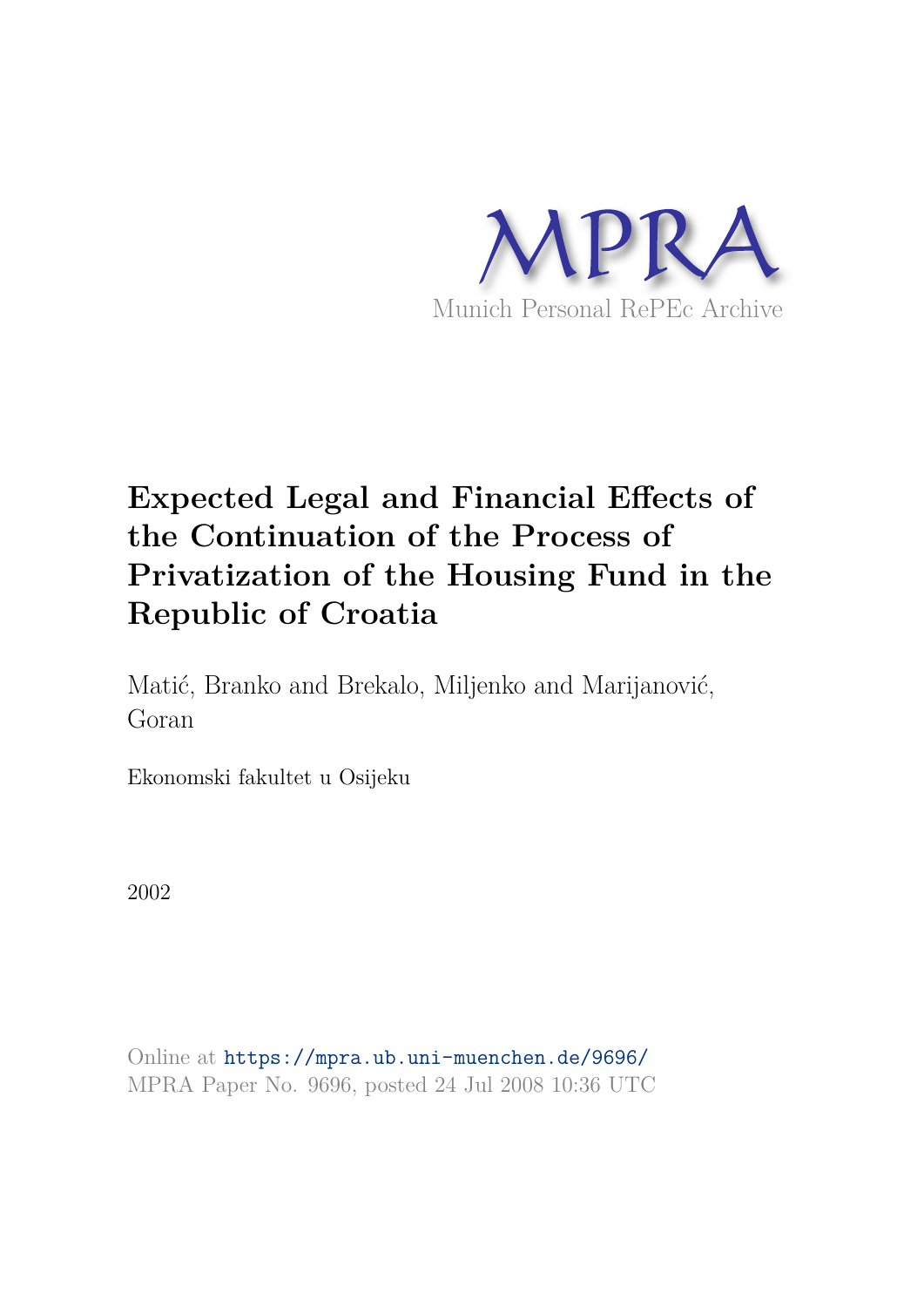# **Expected Legal and Financial Effects of the Continuation of the Process of Privatization of the Housing Fund in the Republic of Croatia**

- M. Sc. Miljenko Brekalo, Ministry of the Interior of the Republic of Croatia Tel. 00 385 31 507 631, fax. 00 385 31 353 014
- D. Sc. Goran Marijanović, Faculty of Economics in Osijek, 31000 Osijek, Gajev trg 7 Tel. 00 385 31 22 44 00, fax.00 385 31 21 16 04, goranm@efos.hr
- D. Sc. Branko Matić, Faculty of Economics in Osijek, 31000 Osijek, Gajev trg 7 Tel.00 385 31 22 44 00, fax. 00 385 31 21 16 04, matic@efos.hr

#### **Summary**

Since the fiscal burden of the citizens in the Republic of Croatia has reached its maximum, it is necessary to pay much more attention to non-fiscal financing of public requirements on the state level, as well as on the level of the units of local selfgovernment. Significant non-fiscal income could be realized in the structure of the state budget and of the budgets of the units of local self-government, if the housing fund that used to be in public ownership and that is now the property of the Republic of Croatia were allowed for purchase.

In addition to financial effects, this would also have legal effects, which are even more important, because these apartments and houses could now be bought even by those categories of citizens that were not in the position to that before. By continuing the process of privatization of the housing fund, the Republic of Croatia would prove to its citizens that it is a democratic and social state in which the power derives from the people and belongs to the people as the community of free and equal citizens.

In this paper, the following methods were applied: analysis and synthesis, classification, comparative method, dialectical method, empirical method, and the case study method.

**Key words:** public revenues, non-fiscal income, public ownership, tenancy rights.

## **Introductory Notes**

The Republic of Croatia is one of the transition countries that have decided to privatize certain parts of property that used to represent the so-called public ownership. However, it must be emphasized that the problem of transformation of ownership, i.e., of privatization in the Republic of Croatia was more complicated than in other former socialist countries, primarily due to the ideological construction of the term public or social property. Public ownership was, namely, not defined as a legal but as a social-economic relation, where there was no holder of the rights over the property (legal owner).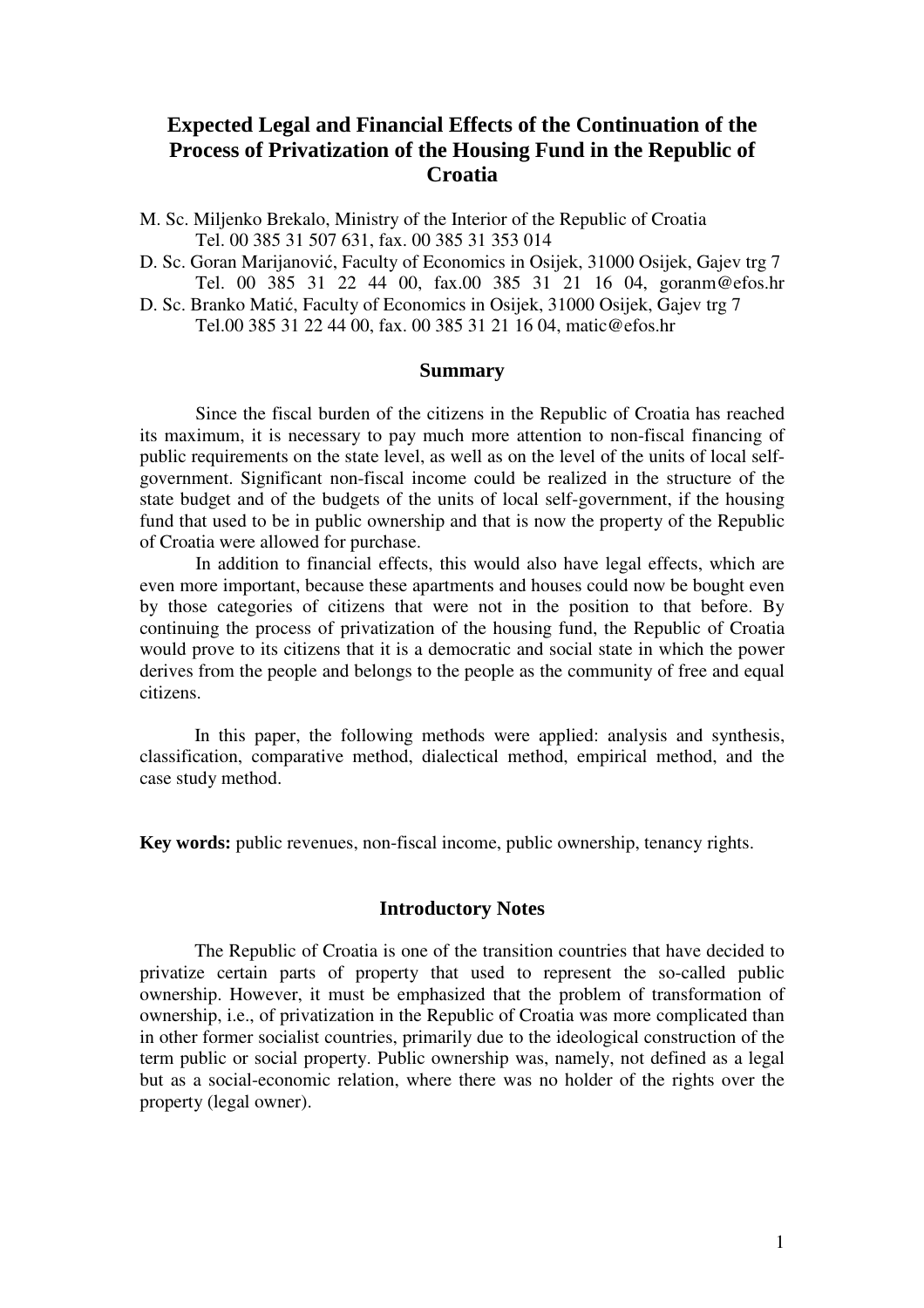Principal goal of privatization was to avoid budget deficit by alimenting the so-called non-fiscal revenues in the structure of the state budget and of the budgets of the units of local self-government.<sup>1</sup>

# **Public Ownership**

"Ownership is a social-economic production relation transformed into a legal relation in which, by force of the legal norm, a certain property belongs entirely to a certain legal subject."<sup>2</sup>

In former socialist countries there was a form of socialist ownership, which was, in fact, a type of collective ownership. This type of ownership, of course, emerged for the first time in the Soviet Union, and it was present in all former. But the former SFRY (Socialist Federal Republic of Yugoslavia) with all its republics and both autonomous provinces were developing a different system of socialist ownership, which in the period of existence of the republics and provinces also represented a constitutional category defined as public or social ownership. Thus public or social ownership represented an original form of socialist ownership, which was different from state socialist ownership.

Socialist character of ownership was formulated in the Constitution of the  $SFRY$  from  $21<sup>st</sup>$  February 1974, as well as in the constitutions of the republics and provinces. Article 12, paragraph 1 of the Constitution of the then Socialist Republic of Croatia, as well as other republic constitutions adopted the definition of social ownership from the federal constitution, which says: "means of production and other means in associated labor, products of associated labor and income realized through associated labor, means for satisfaction of common and general social requirements, natural wealth and goods in general use are socially owned property."

The Constitution of the Republic of Croatia<sup>3</sup> no longer recognizes social ownership; it guarantees the right of private ownership and organizes the Republic of Croatia as a social state. Provisions of Article 48, Paragraph 1 of the Constitution of the Republic of Croatia stipulate: "Right of ownership is guaranteed". This constitutional provision, namely, marks the return to the sources of civic constitutionality; it lifts all previous limitations of the right of ownership that were introduced in the Socialist Republic of Croatia. This provision has also conditioned the passing of adequate legislation that would allow the transformation of social ownership into new, in their character different forms of ownership relations.

 $\overline{a}$ 

<sup>1</sup> Financial theoreticians classify public income according to various criteria; one of these classifications is the classification according to the need to use fiscal sovereignty, i.e., the division into fiscal and non-fiscal revenues. Fiscal revenues are those that the public authority, that is the state introduces by virtue of its authority, i.e., by using its fiscal sovereignty under which we understand the constitutional and legal empowerment and right to install fiscal revenues, i.e., their introduction and determination of their amount. Forms of fiscal incomes are: taxes, customs fees, contributions, duties or fees and parafiscal revenues. According to the basis of their alimentation, non-fiscal revenues differ from fiscal revenues; basic distinction lies in the fact that they are not collected as results of legitimate means of public coercion. Their budgetary alimentation is exclusively the product of the disposition of the state and of its citizens. There are two financial interests in their budgetary alimentation. The first, public interest, is generated by the state that is by the state's units of local self-government, and their goal is to satisfy public consumption. The second, private interest is found in physical or legal persons who wish to make some profit by purchasing certain property, through exploitation of a concession and the like.

<sup>&</sup>lt;sup>2</sup> Vedriš, M. – Klarić, P. D.: Građansko pravo, Narodne novine, Zagreb, 1996, p. 183

<sup>&</sup>lt;sup>3</sup> "Official Gazette of the Republic of Croatia", no 56/1990, 135/1997, 8/1998 and 113/2000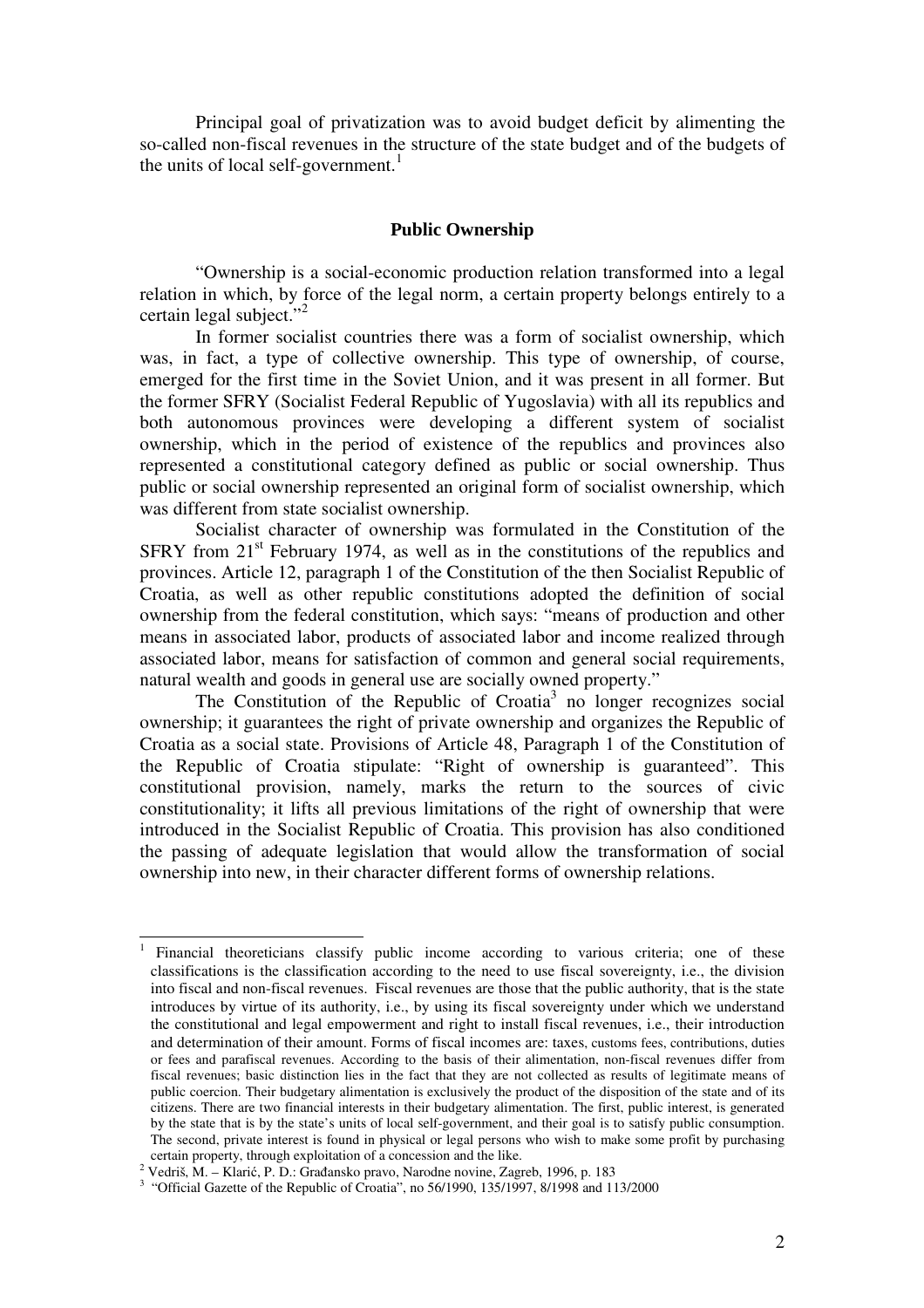#### **Tenancy Right**

 During the existence of the Socialist Federal Republic of Yugoslavia respectively of the Socialist Republic of Croatia, tenancy right was one of the constitutional rights. Provisions of Article 64, paragraph 1 of the Constitution of the Socialist Federal Republic of Yugoslavia<sup>4</sup> and Article 242, paragraph 1 of the Constitution of the Socialist Republic of Croatia<sup>5</sup>.

 Tenancy right, as a constitutional right, made it possible for the user of an apartment to permanently and freely use housing premises over which he was holding the tenancy right in a manner prescribed by the Law on Housing Relations,<sup>6</sup> the provisions of which obligated the tenant to take care about the apartment and its maintenance but also gave him the right to participate in the management of the whole building. Accordingly, the holder of the tenancy right had to behave diligently as a good master of the house if he did not want to be put into the position of losing his tenancy right that could be renounced by the provider of the apartment.

 According to the provisions of Article 4 of the Law on Housing Relations, tenancy right could only be acquired for an apartment in social ownership, and it started with the moment of moving into the apartment on the basis of a legally valid decision by which the apartment is given for use, or on the basis of some other legally valid grounds (Article 59, paragraph 1). However, the Law on Housing Relations also provided for some other grounds for acquisition of the tenancy right, such as for example the acquisition of tenancy right upon the death of the tenant (Article 67) etc. Tenancy right was acquired for an unlimited period of time.

 According to Article 11 of the Law on Housing Relations, the tenancy right could be provided by: organizations of associated labor, work communities, Self-Managed Interest Community of Pension and Disability Insurance of the Workers of Croatia, basic units of pension and disability insurance of workers, social organizations, socially-political organizations, socially-political communities and the owner of a family house or of an apartment as a separate part of a housing building when they are used by a person from Article 3, paragraph 2 of the said Law. In addition to the above providers, according to the provisions of Article 18, paragraph 4 of the Law on Housing Relations, apartments could also be provided by self-managed interest communities in the sphere of housing. Housing relations could only be established between the mentioned legal persons and a citizen who satisfied legal conditions for the acquisition of the tenancy right. Thus, the housing relation existed between the party giving the apartment for use on one hand and the holder of the tenancy right on the other hand, and it was based on the then existing positive legal regulations on housing relations and on the contract for the use of the apartment made by these two parties.

 Within the framework of its legislative policy, the state decided to conduct the transformation of ownership in the field of apartment ownership only for those apartments that were socially owned property by selling them to the holders of tenancy rights in the respective apartments. On the other hand, for the apartments in private ownership for which there were tenancy rights, the Croatian State Parliament (Sabor) decided that the tenancy rights should be transformed into lease, which is in its nature an institute of classical Civil Law, in such a way that the up-to-then holders

 4 "Official Gazette" of the SFRY, no 9 from 21st February 1974

<sup>&</sup>lt;sup>5</sup> "Official Gazette of the Socialist Republic of Croatia", no 8 from 22<sup>nd</sup> February 1974

<sup>&</sup>lt;sup>6</sup> "Official Gazette of the Republic of Croatia", no 51/85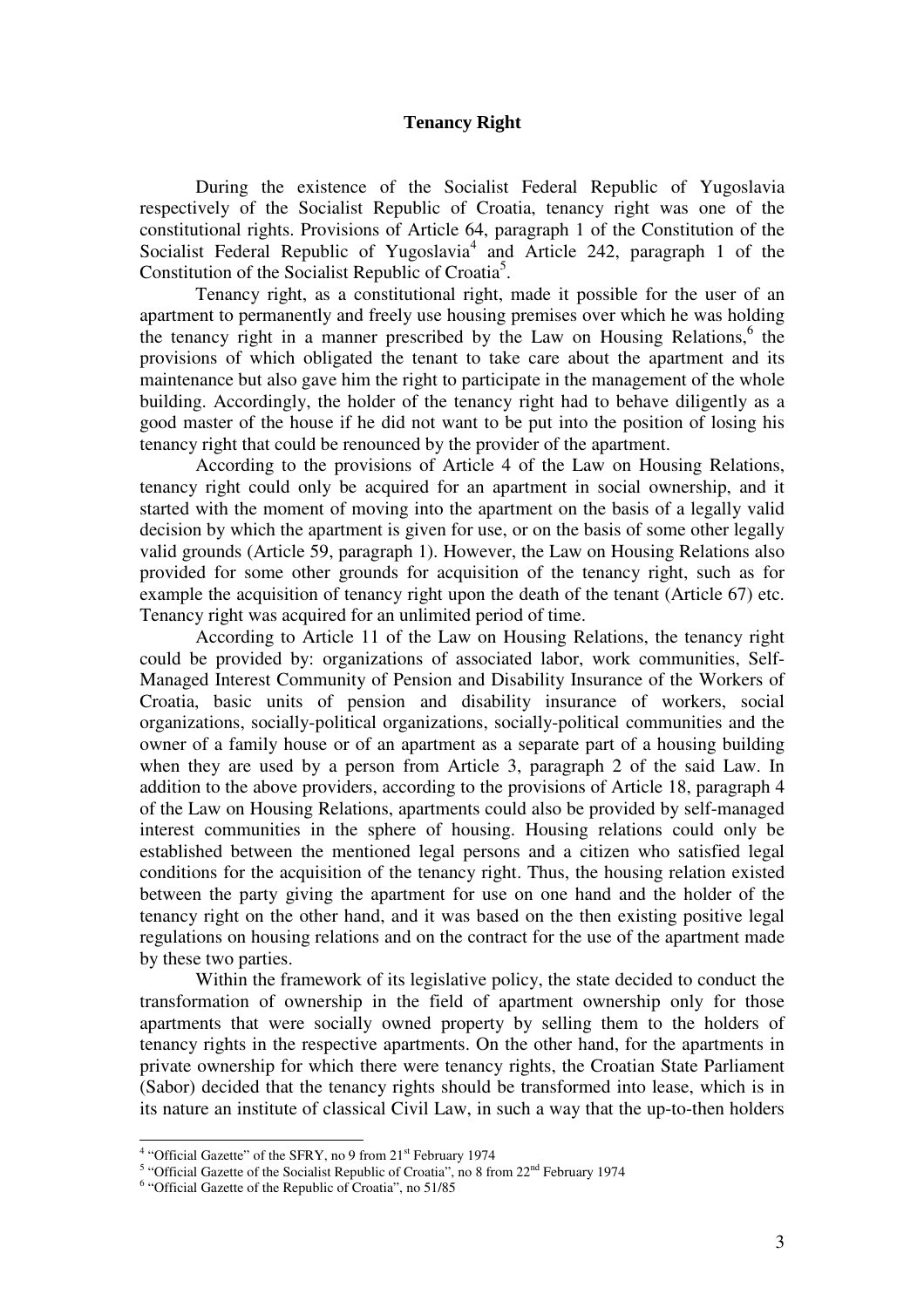of tenancy rights become tenants (lessees) and former parties providing apartments for use who have been and still are the owners of the apartments should – in relation to former holders of tenancy rights and now tenants – become lessors. During the period of transition, transformation and privatization the first law passed was the Law on the Sale of Apartments with Tenancy Rights, $^7$  and it was in the function of transformation of social ownership over apartments into private ownership rights. Later, at the end of 1996, the Law on Ownership and other Material Rights<sup>8</sup> was passed providing complete regulation of property-rights relations, including the property-rights relations in the sphere of housing, in keeping with the Constitution of the Republic of Croatia. The Law on the Rent of Apartments<sup>9</sup> was passed to regulate relations that were earlier regulated by the Law on Housing Relations and this, again, represents harmonization with the Constitution of the Republic of Croatia in the sphere of housing. Accordingly, when the Lease Act and the Law on Ownership and Other Material Rights became effective, the Law on Housing Relations was completely put out of force.

 The sale of apartments for which there are tenancy rights was uniformly regulated on the state level, and particular regulations applying only to the value of the construction ground on which the housing building was constructed were left to the jurisdiction of the city governments.

 The laws and by-laws regulating the sale of apartments over which there are tenancy rights are the following: Law on the Sale of Apartments with Tenancy Rights, Amending Law of the Law on the Sale of Apartments with Tenancy Rights<sup>10</sup>, Law of Obligations,<sup>11</sup> Law on Ownership and Other Material Rights, Law on Land-Ownership Records<sup>12</sup>, Act on Apartment and Garage Price Assessment Modes<sup>13</sup>, Amending Act of the Act on Apartment and Garage Price Assessment Modes<sup>14</sup>.

 There are following phases in the procedure of realizing the apartment purchase right: submission of the request for the purchase of an apartment, conclusion of the apartment purchase contract, obligations following the conclusion of the apartment purchase contract and entry in the land-ownership records.

 Alimentation of non-fiscal income from the sale of apartments for which there were tenancy right was realized by transferring the ownership rights from the seller to the purchaser, i.e., through the legal transaction known as sale, the provisions of which must always be in keeping with Article 454 of the Law of Obligations.

#### **Absence of Legal and Financial Effects**

Privatization of apartments that was conducted in the Republic of Croatia did not include all categories of citizens. Since the denationalization has not been performed yet, citizens residing in nationalized apartments were not entitled to buy off these apartments. Apart from this category of citizens, the citizens living in Croatian Danube Basin – the region that was last reintegrated into the constitutional

 $\overline{a}$ 

<sup>&</sup>lt;sup>7</sup> "Official Gazette of the Republic of Croatia", no 43/1992

<sup>&</sup>lt;sup>8</sup> "Official Gazette of the Republic of Croatia", no 91/1996

<sup>&</sup>lt;sup>9</sup> "Official Gazette of the Republic of Croatia", no 91/1996 and 48/1998

<sup>&</sup>lt;sup>10</sup> "Official Gazette of the Republic of Croatia", no 33/1992, 69/1992, 25/1993, 48/1993, 2/1994, 29/1994, 44/1994, 47/1994, 58/1995, 11/1996, 11/1997 and 68/1998

<sup>&</sup>lt;sup>144</sup><sup>1994</sup>, <sup>411</sup><sup>994</sup>, <sup>5</sup> 5 6 1222, 11122, 11122, 11121

<sup>&</sup>lt;sup>12</sup> "Official Gazette of the Republic of Croatia", no 91/1996

<sup>&</sup>lt;sup>13</sup> "Official Gazette of the Republic of Croatia", no 35/1992

<sup>&</sup>lt;sup>14</sup> "Official Gazette of the Republic of Croatia", no 77/1992